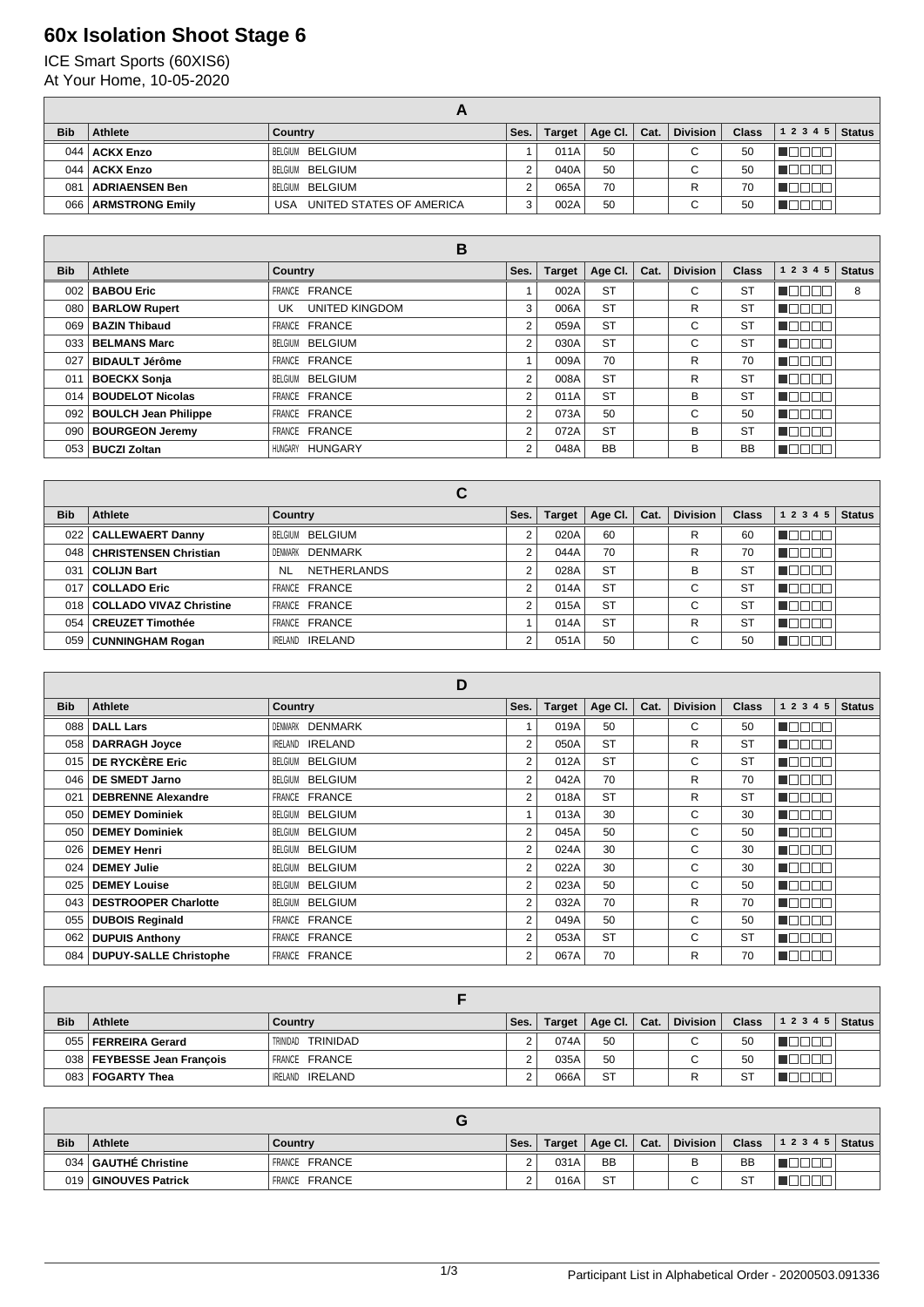## **60x Isolation Shoot Stage 6**

ICE Smart Sports (60XIS6)

| At Your Home, 10-05-2020 |  |
|--------------------------|--|
|                          |  |

| <b>Bib</b> | Athlete               | Country       | Ses. | Target $ $ | Age Cl.   Cat. | <b>Division</b>          | <b>Class</b> | $12345$ Status |  |
|------------|-----------------------|---------------|------|------------|----------------|--------------------------|--------------|----------------|--|
|            | 008 HERVÉ Bruno       | FRANCE FRANCE |      | 005A       | 50             | $\overline{\phantom{0}}$ | 50           |                |  |
|            | 008 HERVÉ Bruno       | FRANCE FRANCE |      | 008A       | 30             | ⌒<br>ີ                   | 30           |                |  |
|            | 020   HERVÉ Christine | FRANCE FRANCE |      | 015A       | <b>ST</b>      | ⌒<br>u                   | ST           |                |  |

| <b>Bib</b>       | <b>Athlete</b>        | Countrv            | Ses.       | Target, | Age Cl. $\vert$ Cat. | Division | <b>Class</b> | 1 2 3 4 5 | <b>Status</b> |
|------------------|-----------------------|--------------------|------------|---------|----------------------|----------|--------------|-----------|---------------|
| 028 <sub>1</sub> | <b>JANSSENS Niels</b> | BELGIUM<br>BELGIUM | $\sqrt{2}$ | 025A    | 50                   |          | 50           |           |               |

| <b>Bib</b> | Athlete                  | Country                         | Ses. | Target | Age Cl. $ $ | Cat. | <b>Division</b> | <b>Class</b> | 1 2 3 4 5 | <b>Status</b> |
|------------|--------------------------|---------------------------------|------|--------|-------------|------|-----------------|--------------|-----------|---------------|
| 036        | <b>KENTROP Adam</b>      | UK<br>UNITED KINGDOM            |      | 033A   | <b>ST</b>   |      | С               | <b>ST</b>    |           |               |
| 039        | KERBAUL Yves             | FRANCE FRANCE                   |      | 036A   | <b>ST</b>   |      | В               | ST           |           |               |
| 001        | KHAN Zafar               | PAKISTAN PAKISTAN               |      | 001A   | 30          |      |                 | 30           |           |               |
|            | 076   KRAUSE Christopher | UNITED STATES OF AMERICA<br>USA |      | 003A   | <b>ST</b>   |      | С               | <b>ST</b>    |           |               |

| <b>Bib</b>   | Athlete                  | Country                         | Ses. | Target | Age CI.   | Cat. | <b>Division</b> | <b>Class</b> | <b>Status</b><br>1 2 3 4 5 |
|--------------|--------------------------|---------------------------------|------|--------|-----------|------|-----------------|--------------|----------------------------|
| 072          | LABEYRIE Rémi            | FRANCE FRANCE                   |      | 061A   | 50        |      | C               | 50           |                            |
| $05^{\circ}$ | <b>LANGLOIS William</b>  | FRANCE FRANCE                   | 2    | 046A   | 50        |      | С               | 50           |                            |
| 013          | <b>LANNOYE Chanel</b>    | BELGIUM BELGIUM                 | 2    | 010A   | <b>ST</b> |      | В               | <b>ST</b>    | VOOL<br>┓                  |
| 007          | <b>LEBOUGAULT Arnaud</b> | FRANCE FRANCE                   | 2    | 004A   | 50        |      | С               | 50           | TOOL<br>- 11               |
| 007          | <b>LEBOUGAULT Arnaud</b> | FRANCE FRANCE                   |      | 007A   | 50        |      | С               | 50           | TO OI<br>┓                 |
| 071          | <b>LEFEUVRE Camille</b>  | FRANCE FRANCE                   |      | 016A   | 50        |      | С               | 50           | TOOI                       |
| 060          | <b>LOCKE Paul</b>        | UNITED STATES OF AMERICA<br>USA |      | 004A   | 30        |      | С               | 30           |                            |

|            |                           | M                   |      |        |             |      |                 |              |           |               |
|------------|---------------------------|---------------------|------|--------|-------------|------|-----------------|--------------|-----------|---------------|
| <b>Bib</b> | Athlete                   | Country             | Ses. | Target | Age Cl. $ $ | Cat. | <b>Division</b> | <b>Class</b> | 1 2 3 4 5 | <b>Status</b> |
|            | 052   MANCEBO Viviana     | SPAIN SPAIN         |      | 047A   | <b>ST</b>   |      | $\sim$<br>U     | <b>ST</b>    |           |               |
|            | 079   MARKEY Tom          | BELGIUM BELGIUM     |      | 017A   | 60          |      | R               | 60           |           |               |
| 077        | MAXFIELD Gary             | AUSTRALIA AUSTRALIA | 3    | 005A   | 30          |      | R               | 30           |           |               |
|            | 029   MELESHKEVICH Sergey | LATVIA LATVIA       | ີ    | 026A   | 50          |      | С               | 50           |           |               |
|            | 068   MEURRENS Kathleen   | BELGIUM BELGIUM     |      | 058A   | <b>ST</b>   |      | R               | <b>ST</b>    | - 11 - 11 |               |
| 041        | ∣ MICHEL Jerome           | FRANCE FRANCE       |      | 038A   | 30          |      | R               | 30           |           |               |

| <b>Bib</b> | Athlete                 | Country              | Ses. | <b>Target</b> | Age Cl. $ $ | Cat. | <b>Division</b> | <b>Class</b> | 12345 | <b>Status</b> |  |  |
|------------|-------------------------|----------------------|------|---------------|-------------|------|-----------------|--------------|-------|---------------|--|--|
|            | 049   RAMIREZ Francisco | SPAIN SPAIN          |      | 012A          | <b>ST</b>   |      | $\sim$<br>U     | ST           |       |               |  |  |
|            | 078 RAMNATH Sunella     | TRINIDAD<br>TRINIDAD |      | 064A          | <b>ST</b>   |      | R               | S1           |       |               |  |  |
|            | 056   ROLLIN Bertrand   | TRINIDAD<br>TRINIDAD |      | 075A          | 60          |      | R               | 60           |       |               |  |  |
|            | 030   ROODT Wayne       | SWEDEN SWEDEN        |      | 027A          | 50          |      | $\sim$<br>U     | 50           |       |               |  |  |
|            | 070   ROOS Senna        | BELGIUM BELGIUM      | c    | 060A          | 70          |      | R               | 70           |       |               |  |  |

| S                |                               |                             |                |               |           |      |                 |              |                           |               |  |
|------------------|-------------------------------|-----------------------------|----------------|---------------|-----------|------|-----------------|--------------|---------------------------|---------------|--|
| <b>Bib</b>       | <b>Athlete</b>                | <b>Country</b>              | Ses.           | <b>Target</b> | Age Cl.   | Cat. | <b>Division</b> | <b>Class</b> | 1 2 3 4 5                 | <b>Status</b> |  |
| 042              | <b>SALAUN Hervé</b>           | FRANCE FRANCE               | 2              | 039A          | <b>ST</b> |      | С               | <b>ST</b>    | HOOO                      |               |  |
| 035              | <b>SALMOIRAGO Isabella</b>    | ITALY ITALY                 | 1              | 010A          | <b>ST</b> |      | В               | <b>ST</b>    | TELET                     |               |  |
| 009              | <b>SAUREN Yvo</b>             | <b>NETHERLANDS</b><br>NL.   | 2              | 006A          | <b>ST</b> |      | R               | <b>ST</b>    | N E E E E                 |               |  |
| 087              | <b>SCHEFFER-HUBERT Ulysse</b> | FRANCE FRANCE               | 2              | 070A          | 70        |      | R               | 70           | TOOOO                     |               |  |
| 073              | <b>SCHROEDERS Ronald</b>      | BELGIUM BELGIUM             | $\overline{2}$ | 062A          | 30        |      | C               | 30           | TOOOO                     |               |  |
| 074              | <b>SHERWIN Francis</b>        | <b>TRINIDAD</b><br>TRINIDAD | $\overline{2}$ | 063A          | 30        |      | C               | 30           | - III - II                |               |  |
| 089              | <b>SIMONS Axel</b>            | BELGIUM BELGIUM             |                | 020A          | 30        |      | R               | 30           | N D B B B                 |               |  |
| 089              | <b>SIMONS Axel</b>            | BELGIUM BELGIUM             | 2              | 071A          | 30        |      | R               | 30           | N E E E E                 |               |  |
| 010 <sub>1</sub> | <b>SIMONS Mark</b>            | BELGIUM BELGIUM             | $\overline{2}$ | 007A          | <b>ST</b> |      | C               | <b>ST</b>    | $\Box\Box$<br><b>INDI</b> |               |  |
|                  | 086   SKODJE Cecilie          | NORWAY NORWAY               | 2              | 069A          | <b>BB</b> |      | B               | <b>BB</b>    | TEEEE                     |               |  |
| 004              | <b>STUYCK Silke</b>           | BELGIUM BELGIUM             | $\overline{2}$ | 001A          | 30        |      | R               | 30           | TOEEA                     |               |  |
| 004              | <b>STUYCK Silke</b>           | BELGIUM BELGIUM             |                | 004A          | 30        |      | R               | 30           | TOOOO                     |               |  |
| 075              | <b>SWANEPOEL Arrie</b>        | SOUTH AFRICA<br>S-AFRICA    | $\overline{2}$ | 017A          | 30        |      | C               | 30           |                           |               |  |